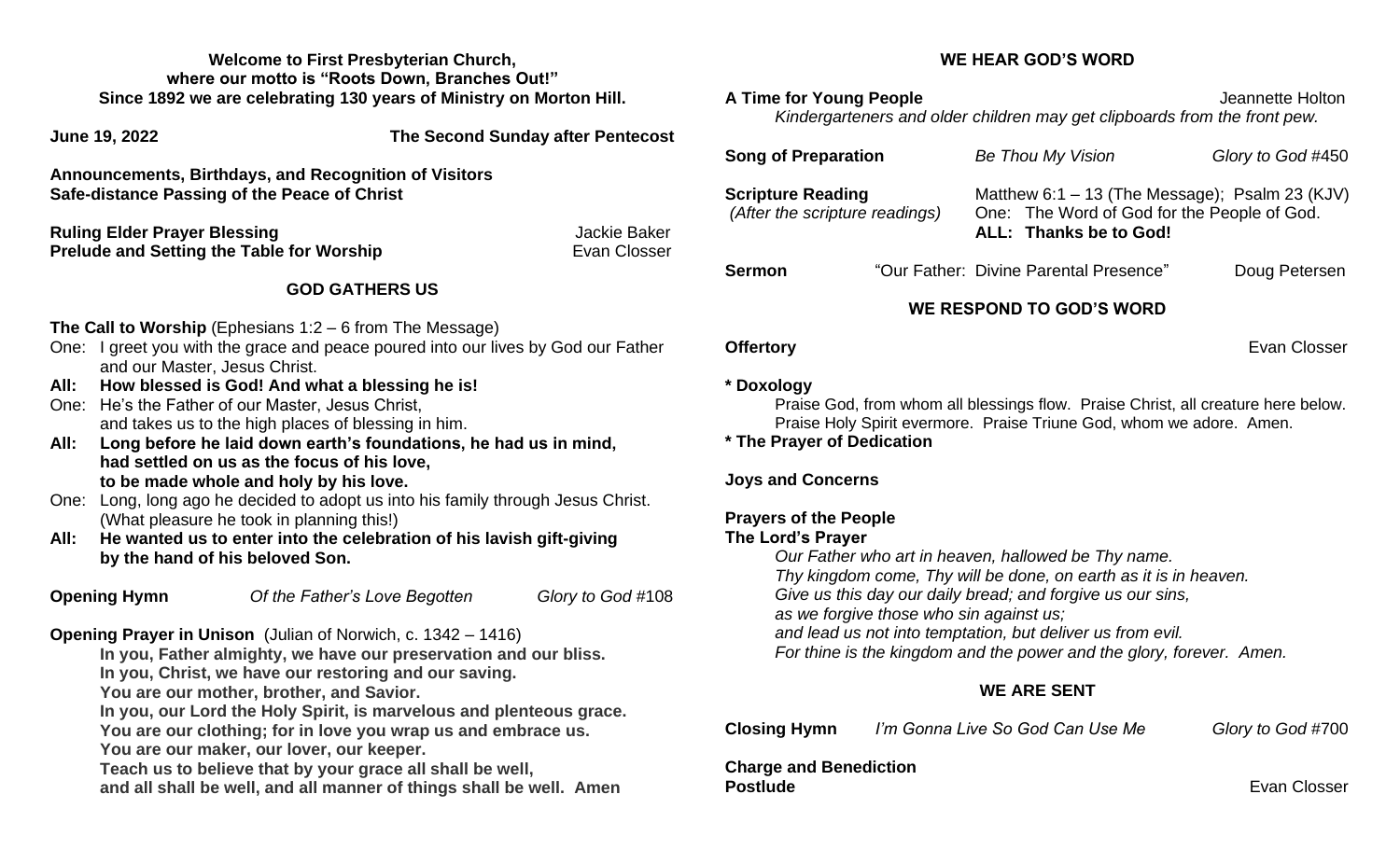**Participants in Today's Service Church Staff Members** Worship Leader: Rev. Doug Petersen Pastor: Rev. Sheth Z. LaRue<br>Musician: Evan Closser Pastor Emeritus: Rev. Doug F Children's Sermon: Jeannette Holton Music Minister: Evan Closser Worship Assistant: Jackie Baker Child Care Teacher: Annabelle Lopez Audio/Video: Bob Ziebart and Gordon Helm Greeter: Jeannette Holton

Pastor Emeritus: Rev. Doug Petersen Vocalist: Evan Closser Custodians: Lee Hamilton and Charase Dorsey<br>Audio/Video: Bob Ziebart and Gordon Helm Ministers: All the Church Members

#### **MISSION STATEMENT**

We of First Presbyterian Church of Benton Harbor are a small family of believers committed to bridging the gulf of racial and class separation. As a part of the body of Christ in Benton Harbor and acknowledging Christ's claim on our lives, our congregation is called to proclaim the Gospel and witness to Christ's love, both within the faith community and in our larger community. In doing this we will share our faith with openness, love, warmth, and respect for the dignity and individuality of all people; we will welcome and value diversity; we will strive to meet the needs of people in our community for sustenance and nurturing, and we will seek to deepen and broaden our own faith as we journey. We will do these through the doctrine and structures of the Presbyterian Church (USA).



**Contact Information** PO Box 186, 475 Green Avenue Benton Harbor, MI 49022 269-925-7075 Email: [firstpresbh@gmail.com](mailto:firstpresbh@gmail.com) Website: FIRSTPRESBH.ORG Facebook: First Presbyterian in Benton Harbor

Beverages are available in Goff Hall after the service of worship.

Bible Study on Tuesday, June 21, 2022 at 10 a.m. at 300 Lake Court, Saint Joseph, Michigan.

Pub Theology on Tuesday, June 21, 2022 at 8 p.m. at The Livery.

Service of Worship, June 26, 2022 at 10:00 a.m. – The Third Sunday after Pentecost. We will share an outside picnic following this service of worship. Please dress appropriately and bring a picnic dish to share, if you wish.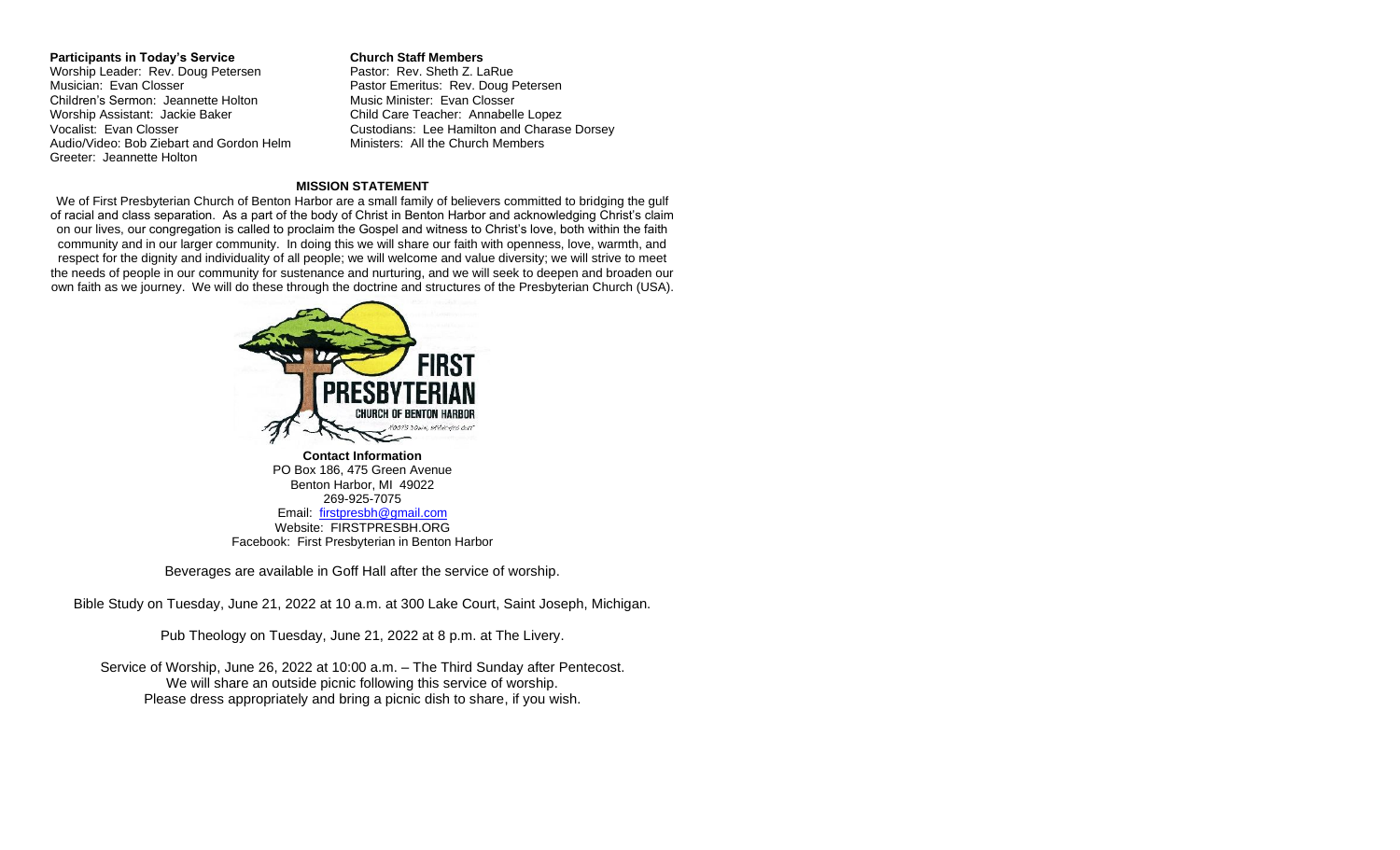### **The sanctuary doors of the First Presbyterian Church of Benton Harbor will be open for the 10 a.m. service of worship on Sunday, June 19, 2022!** *NOTE:* **This service of worship will be broadcast on Facebook Live.**

*Out of an abundance of caution, especially for the sake of any unvaccinated members or guests, we will continue to use the following precautions.*

*1. IF you feel unwell, please stay home and worship with us through Facebook Live. Or, if you are just uncomfortable gathering in a worship community at this time, please continue to worship with us on Facebook Live.*

*2. We ask everyone to maintain social distance by sitting in family groups either on the ends of pews or in the middle of a pew.* 

*3. We encourage, but will not require, face mask wearing.*

*4. Any activity that might bring people into close contact with each other, like the Passing of the Peace, the Offering, and the Sacrament of Communion, will be done at a distance.*

Of course, the Session will evaluate these precautions each month during its stated meeting. (Note: If Berrien Counties 14-day average new case rate and/or its 14-day average positive test rate rise above the thresholds again, the Session will need to consider going back to virtual or outdoor services of worship.)

Our goal is to worship the Lord in Spirit and in Truth, and with love and consideration for all who may attend our service of worship.

# **The sanctuary doors of the First Presbyterian Church of Benton Harbor will be open for the 10 a.m. service of worship**

**on Sunday, June 19, 2022!**

# *NOTE:* **This service of worship will be broadcast on Facebook Live.**

*Out of an abundance of caution, especially for the sake of any unvaccinated members or guests, we will continue to use the following precautions.*

*1. IF you feel unwell, please stay home and worship with us through Facebook Live. Or, if you are just uncomfortable gathering in a worship community at this time, please continue to worship with us on Facebook Live.*

*2. We ask everyone to maintain social distance by sitting in family groups either on the ends of pews or in the middle of a pew.* 

*3. We encourage, but will not require, face mask wearing.*

*4. Any activity that might bring people into close contact with each other, like the Passing of the Peace, the Offering, and the Sacrament of Communion, will be done at a distance.*

Of course, the Session will evaluate these precautions each month during its stated meeting. (Note: If Berrien Counties 14-day average new case rate and/or its 14-day average positive test rate rise above the thresholds again, the Session will need to consider going back to virtual or outdoor services of worship.)

Our goal is to worship the Lord in Spirit and in Truth, and with love and consideration for all who may attend our service of worship.